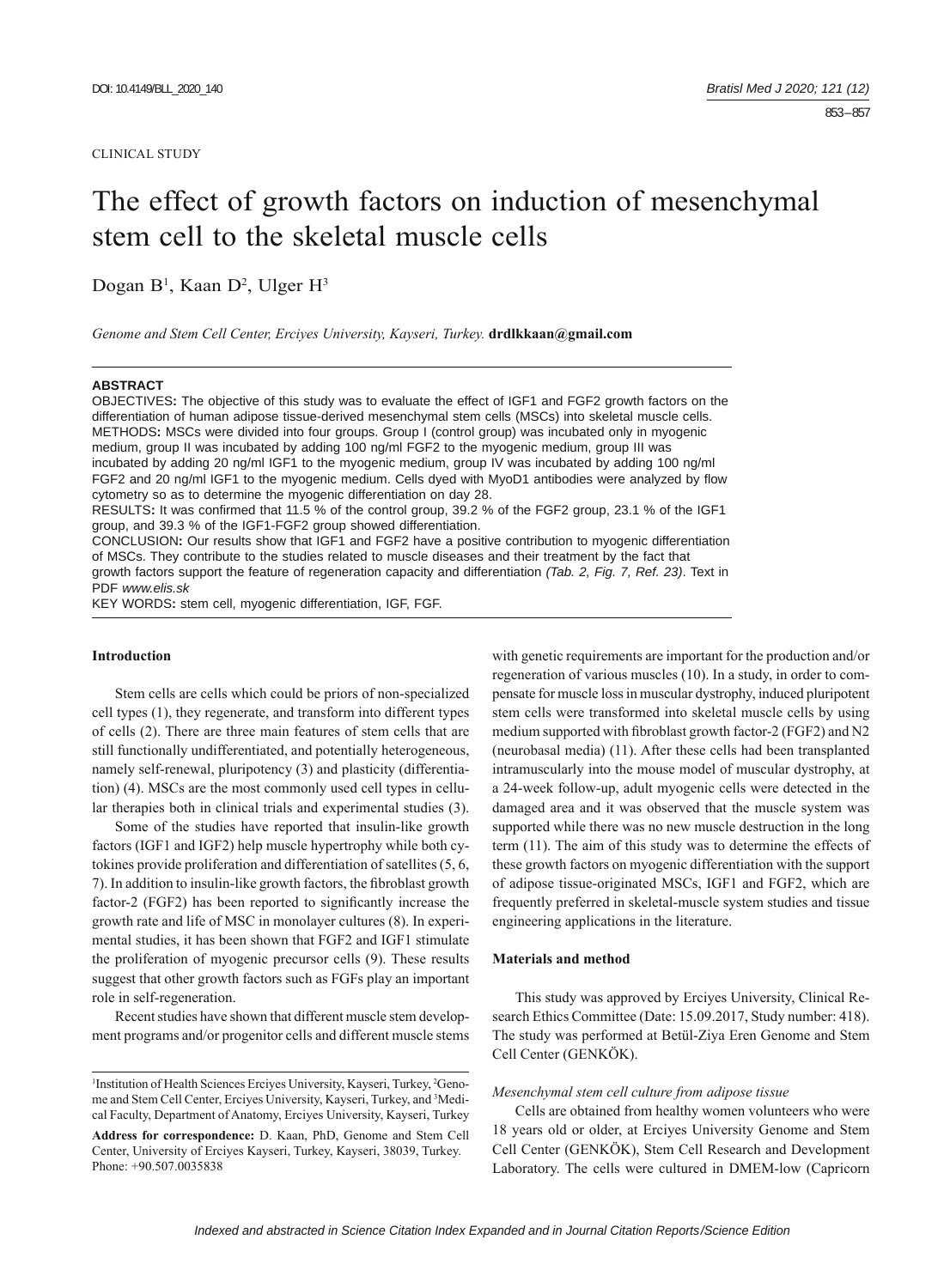## *Bratisl Med J 2020; 121 (12)*

853 – 857

Scientific) containing 10 % fetal bovine serum (FBS) (Sigma) 1 % Pen-strep (*10 Units / L penicillin and 10 μg/L streptomycin, Gibco*) 1g/L glucose. The cells were passaged at a density of 70‒80 %.

# *Flow cytometry analysis*

MSCs were collected and suspended in their culture media at a density of  $1x10^6$  cells/ml. Immune phenotyping was performed on FACS Canto II device by using Mouse IgG2b with FITC Mouse Anti-Human CD90, PE Mouse Anti-Human CD44, APC Mouse Anti-Human CD73, PerCP-Cy ™ 5.5 Mouse Anti-Human CD105 positive markers and CD34 PE, CD11b PE, CD19 PE, CD45 PE, HLA-DR PE negative markers (*Becton Dickinson, BD*).

# *Transformation of mesenchymal stem cells into skeletal muscle cells*

The myogenic medium was prepared with 50 μM hydrocortisone (Sigma H0888), 0.1 μM dexamethasone (Sigma D4902), 5 % fetal bovine serum (Sigma) in total 20 ml by using DMEM low (Capricorn Scientific) as a complement. Cells were incubated, namely group I cells (control group) only in myogenic medium, group II cells by adding 100 ng/ml FGF2 (Sigma F0291) in myogenic medium, group III cells by adding 20 ng/ml IGF1 (sigma I3769) in myogenic medium and group IV cells by adding 100 ng/ml FGF2 and 20 ng/ml.

# *Intracellular staining (ICC) and flow cytometry analysis*

The cells were fixed with 100  $\mu$ l of 4 % 2 % formaldehyde for 10 min, then washed (with staining buffer) and permeabilized with methanol for 30 min on ice. Then they were stained with primary anti MyoD1 (Abcam ab126726) antibody followed by goat polyclonal secondary antibody (Abcam) for 30 minutes.

### *Statistical analysis*

Analyses were conducted using TURCOSA (Turcosa Analytics Ltd. Co., Turkey) statistical software (https://turcosa.com.tr/). Levene's test was used for evaluating the homogeneity of variances. One-way ANOVA test was used to compare the differences among groups for continuous variables. A p-value lower than 0.05 was considered statistically significant.

# **Results**

## *Characterization of mesenchymal stem cells*

The flasks with the cells were controlled at the end of day 4 to determine the presence of growth (Fig. 1A). At the end of the day 8, the plate-base cell density was observed to be 80–90 % in the re-examined flasks (Fig. 1B). Our cells were considered to be mesenchymal stem cells because upon microscopic examination, the cells were morphologically seen as fusiform-shaped, spindleshaped and fibroblast-like cell assemblies.

When the surface marker expressions of mesenchymal stem cells were evaluated by flow cytometry, it was determined that they positively expressed 95.59 % of CD44, 92.38 % of CD73, 99.86 % of CD90, 99.78 % of CD105 markers (Fig. 2), and there was no expression of CD45, CD34, CD11b, CD19 and HLA-DR negative cocktail.



**Fig. 1. On day 4 of the cell culture, cells attached to the bottom of the**  flask showing fibroblast-like morphology (A); Microscopic view of **human adipose-derived MSCs on day 8 of sowing (B).**



**Fig. 2. Immunophenotyping of human adipose-derived stem cells by**  flow cytometry.

*Induction of mesenchymal stem cells into skeletal muscle cells*

Microscopic examination on day 7 after sowing revealed that fibroblast-like MSCs underwent deformation and exhibited spindle-shaped or polygonal morphology. When the groups were examined at the end of week 1, it was observed that the change was started in the cells of the control group incubated in myogenic medium. In the IGF1 group, it was observed that change started with the addition of myogenic medium and IGF1. In the FGF2 group, the change was observed with the addition of myogenic medium and FGF2. In the FGF2 + IGF1 group, it was observed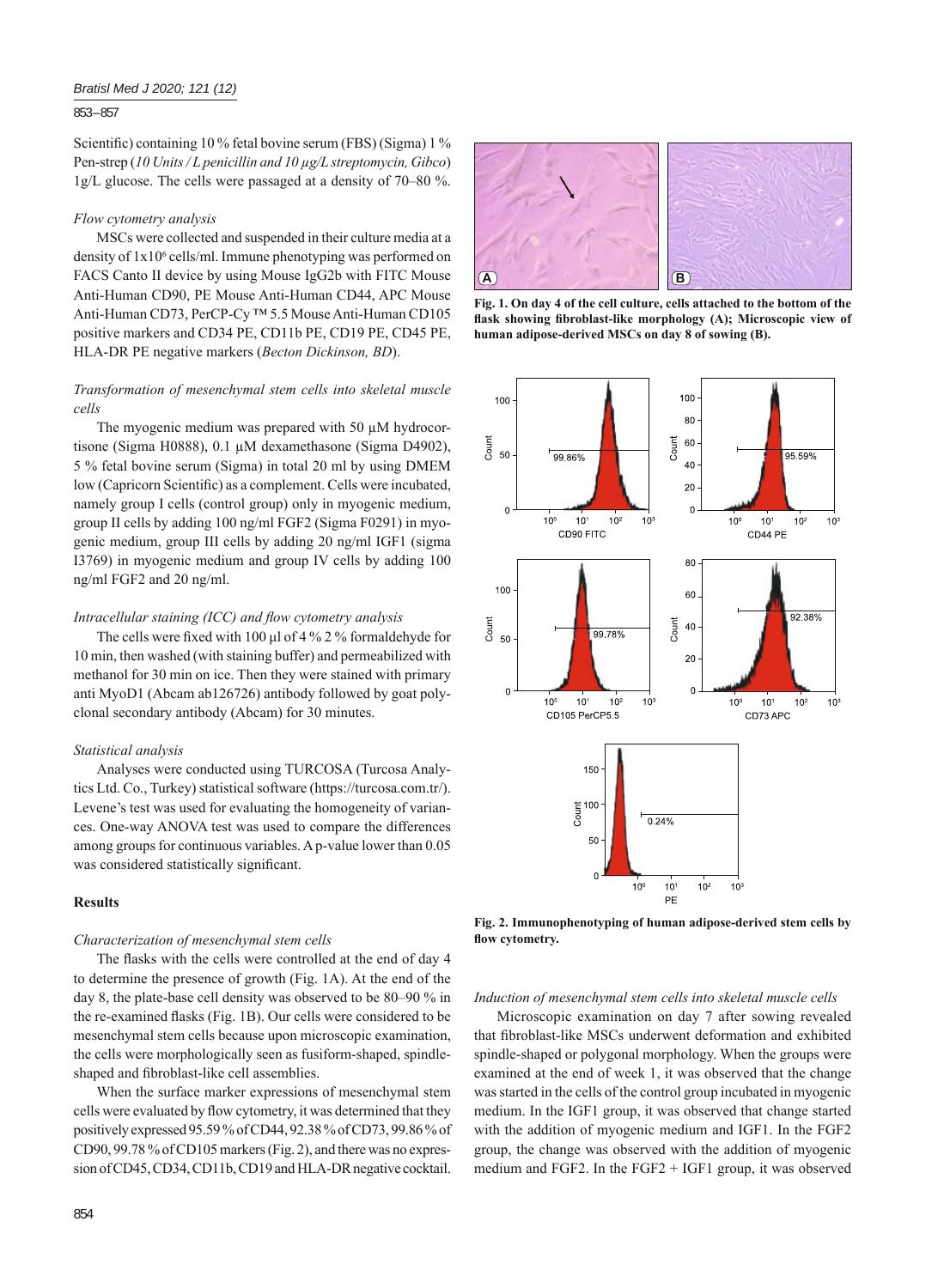

**Fig. 3. Microscopic images of IGF1 + FGF2 group after incubation with adipose tissue-derived mesenchymal stem cells with conditional (myogenic) medium at the end of week one. Thin arrow spindle shaped MSC form (A); Microscopic images of IGF group at the end of week 4 after incubation with adipose tissue-derived mesenchymal stem cells with conditional (myogenic) medium. Thick arrow: myoblast formation, thin arrow: myotube formation (B).**



Fig. 4. Evaluation of control group by using flow cytometry device. P1 **gate is a collection of alive cells (A); Gate P2, single cells (B); P3 gate, cells showing myogenic differentiation (C); expression of the values in the control group (D).**



Fig. 5. Evaluation of IGF group by using flow cytometry device. P1 **gate is a collection of alive cells (A); Gate P2, single cells (B); gate P3, cells showing myogenic differentiation (C); Expression of values in group IGF1 (D).**

that after the addition of myogenic medium and FGF2 + IGF1, the mesenchymal stem cells separated and became singular (Fig. 3A).

Upon the microscopic examination performed at week 2 of cell cultivation, the decrease in plate-base cell density was observed more prominently in IGF1 and FGF2 groups as compared with that performed at week 1.

At week 3, the microscopic examination in IGF1 group showed an increase in regular, unique and consistent lines in cell culture. When the plate-base cell density was examined compared to the second week, it was observed that the cells fused and the cells' density increased. Upon the microscopic examination at week 4 of cultivation, the initially spindle cells in the cell culture fused and completely transformed while acquiring a myoblast shape. Even a step ahead of the formation, albeit small, myotube was observed



Fig. 6. Evaluation of FGF2 group by using flow cytometry. P1 gate **is a collection of alive cells (A); Gate P2, single cells (B); gate P3, cells showing myogenic differentiation (C); Expression of values in the FGF2 group (D).**



Fig. 7. Evaluation of IGF1 + FGF2 group by using flow cytometry. **P1 gate is a collection of alive cells (A); Gate P2, single cells (B); gate P3, cells showing myogenic differentiation (C); Expression of values in group IGF1 + FGF2 (D).**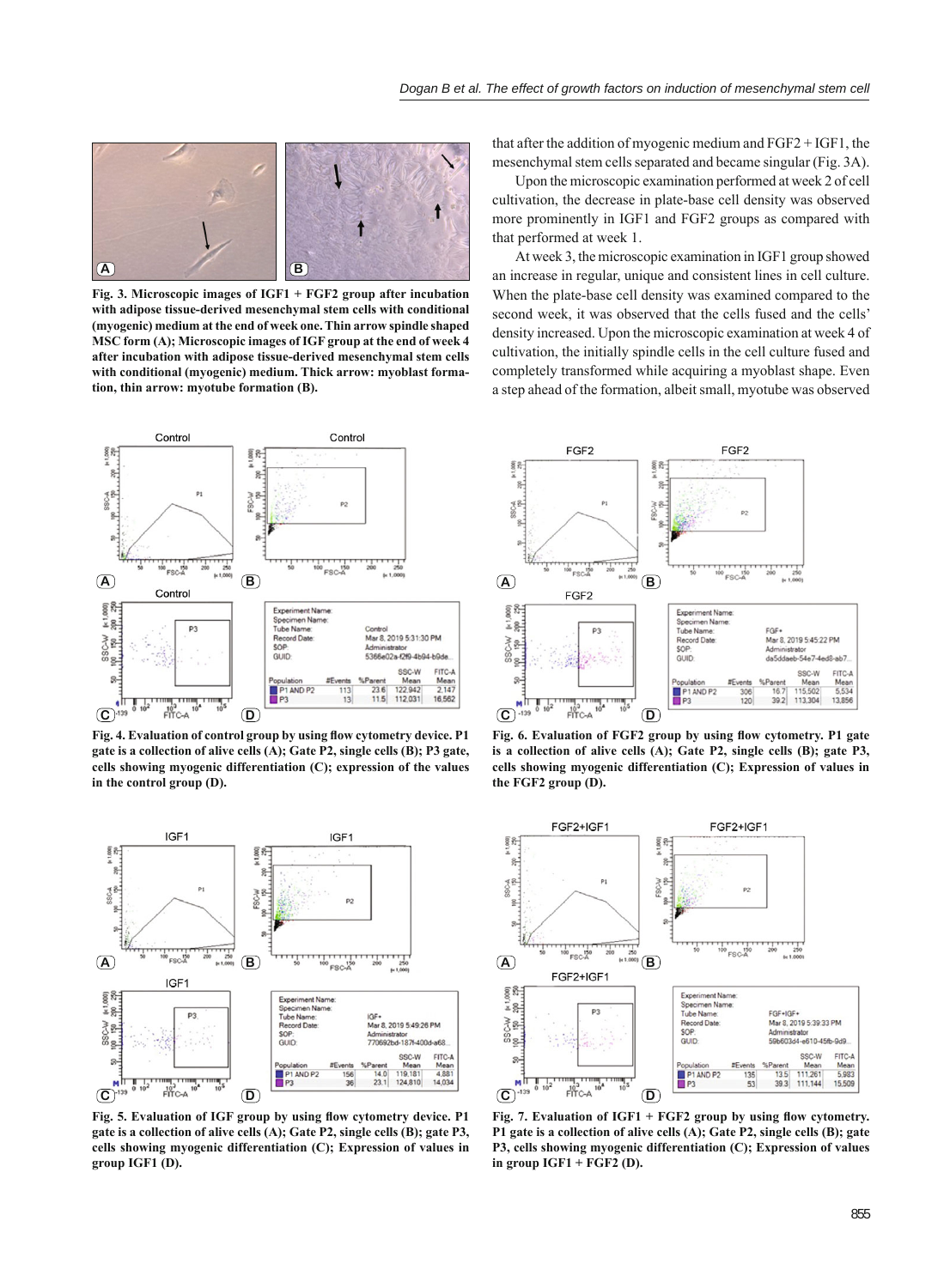#### 853 – 857

(Fig. 3B). At the end of week 4, the change in IGF1 group was microscopically observed to be more intense as it covered the whole plate base. It was also observed that the line-formed cells were structurally thinner.

When the mesenchymal stem cells originating from the myogenic orientation adipose tissue were examined under invert microscope, it was observed that the morphology of the cells changed and the form of cell groups started to change beginning with week 2. This was determined by looking at MyoD syntheses.

#### *Interpretation of flow cytometry analysis data results*

The differentiation of MSCs into skeletal muscle cells by induction was determined by flow cytometry using intracellular cellular staining with MyoD1.

According to the results of flow cytometry evaluation in the P1 gate, the cell population stained intracellularly (Figs 4A, 5A, 6A, 7A), in the P2 gate, a population of non-touching, non-adherent, stained and unstained single cells (Figs 4B, 5B, 6B, 7B), and in the P3 gate, a population of alive cells (Figs 4C, 5C, 6C, 7C) were shown for all groups.

Up to 11.5 % of the total alive cell population was shown to present myogenic differentiation in the control group (Fig. 4D). In the IGF group, 23.1 % of the total alive cell population showed myogenic differentiation (Fig. 5D). In the FGF group, 39.2 % of the total alive cell population showed myogenic differentiation (Fig. 6D). In the IGF + FGF group,  $39.3\%$  of the total alive cell population showed myogenic differentiation (Fig. 7D, Tab. 1).

# *Statistical analysis results*

In the study,  $p < 0.005$  was considered statistically significant, and the difference between the groups was found to be significant (Tab. 2).

In myogenic medium groups, the expressions in P3 gate was increased compared to the control group. The differentiation was less abundant in IGF1 group compared to FGF2 and IGF1 + FGF2 groups. The levels of increase in FGF2 and IGF1 + FGF2 groups were similar. In both cell groups, both the increase in the number of cells and the rates of differentiation were higher than in the other groups.

# **Discussion**

Growth factors play an important role in the transformation of stem cells into different tissues. The growth factors determine the functions of the proteins involved in the growth, division or differentiation of the cell according to its need during its survival. It can be produced naturally in our bodies if needed throughout our lives. For example, growth factors provide repair if the cell needs repair and there is enough protein in our body, by directing them.

| Flow cytometry             | $1st$ group   | $2nd$ group | $3rd$ group | $4th$ group     |
|----------------------------|---------------|-------------|-------------|-----------------|
|                            | control group | IGF group   | FGF group   | $FGF+IGF$ group |
| P3 (Differentiating cells) | 11.5%         | 23.1%       | 39.2%       | 39.3%           |

**Tab. 2. The mean of the myogenic differentiating alive cell populations per group.**

| $Mean \pm SD$                |  |
|------------------------------|--|
| $11.5 \pm 0.28$ <sup>a</sup> |  |
| $23.1 \pm 0.21$ <sup>b</sup> |  |
| $39.2 \pm 0.17$ c            |  |
| $39.3 \pm 0.32$ c            |  |
| 0.005                        |  |
|                              |  |

The same letters represent similarity between the groups, while the differing letters indicate a difference

If there is no protein, it becomes impossible to eliminate tissue losses which thus cannot be repaired. At this point it is possible to benefit from stem cells which represent a new hope of our time.

Studies reveal the effect of growth factors on skeletal muscle formation and regeneration. It has been reported that specific combinations of muscle-regulating transcription factors can be generated by incorporating growth factors such as FGF2 into the medium (12). FGF2 has been reported to increase muscle regeneration (13) in dystrophic muscle in mice, whereas FGF2 has been reported to provide a significant reduction in the size of the ischemic region in coronary patients (14). FGFs are critical factors for controlling the proliferation and differentiation of myogenic progenitors and myoblasts during myogenesis. FGF2 is known to inhibit the differentiation of myogenic progenitors into myotubes, which implies that FGF2 can be used to retain progenitors at an immature stage. Interestingly, in murine myoblast C2C12 cells, an inhibition of the mitogen-activated protein kinase (MAPK) pathway below FGF has been reported to increase the expression of MyoD, myogenin and MSC, and lead to further myoblast fusion (15). The use of bFGF, the most common growth supplement when preparing MSC culture, greatly increases the rate of proliferation, while also increasing human leukocyte antigens (HLA) class I and inducing low HLA expression. However, this regulation not only makes allogeneic T cell responses *in vitro* significant, but also bFGF-cultured MSCs show an increase in immunosuppressive potential *in vivo*. On the other hand, the addition of bFGF affects the differentiation capacity of MSC, promotes correct differentiation of the osteogenic lineage, and has been reported to limit the neurogenic potential (16).

In addition to FGF2, growth factors such as IGF1 and transforming growth factor have also been implicated in regulating the proliferation and differentiation of satellite cells (17). Researchers reported that IGF1, another growth factor, plays an important role in muscle development proliferation, is involved in degeneration of skeletal muscles, and may improve some muscle destruction diseases by reducing the effect of myostatin, which inhibits myogenesis, on muscle development (18). It has been shown that IGF1 supports the differentiation of skeletal muscle

cells (19). Tollefsen et al., who thought that the tasks of IGF1 and IGF2 in skeletal muscle and myoblast cell series were complex, stated that both growth factors stimulate cellular proliferation and differentiation (20).